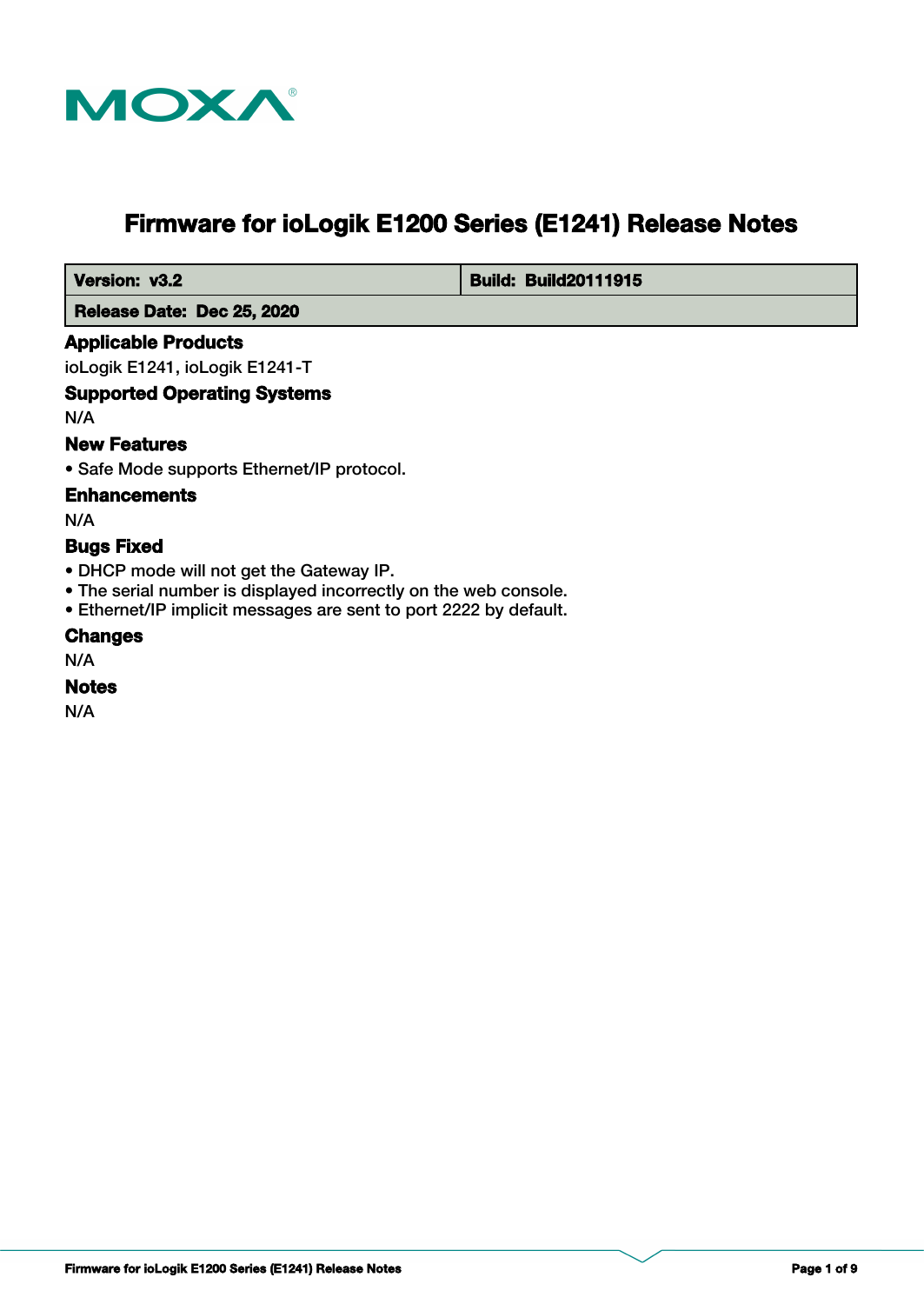

### **Version: v3.1 Build: Build: Build19110615**

 **Release Date: Nov 26, 2019**

# **Applicable Products**

ioLogik E1241, ioLogik E1241-T

# **Supported Operating Systems**

N/A

# **New Features**

- EtherNet/IP registration on Moxa's licensing website is no longer required.
- Added case insensitive content-length for RESTful API.

# **Enhancements**

N/A

# **Bugs Fixed**

- Fixed inaccurate counter value when using Modbus to start a pulse (E1210/E1212/E1213).
- Fixed opposite on/off pulse width display on web console (E1211/E1212/E1214).
- Fixed that the offset scaling value will reset after changing the Alias name (E1260).
- Fixed self-rebooting when entering URL in the browser for the configuration file.
- Fixed EDS file import connection error.

• Fixed failure when using save counter on power failure and reset counter at the same time (E1210/E1212/E1213).

- Fixed inaccurate counter value when using high frequency (E1210/E1212/E1213).
- Fixed that the trap community name is not included in the export file.
- Fixed that EtherNet/IP cannot use the "Set Attribute Single" service.
- Added an enable RESTful API setting in the configuration file.

# **Changes**

N/A

# **Notes**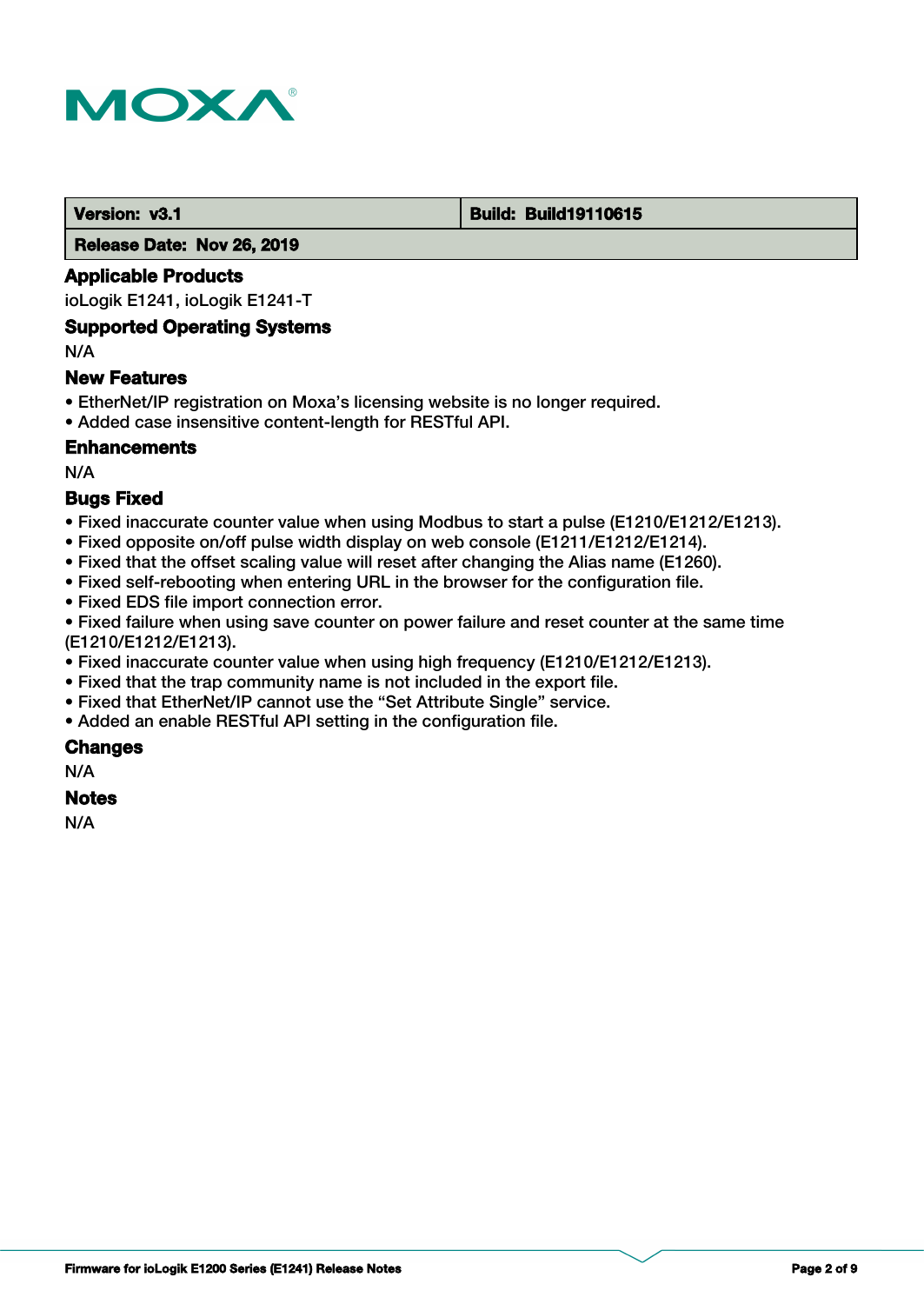

# **Version: v3.0 Build: Build: Build17111512**

 **Release Date: Jan 16, 2018**

# **Applicable Products**

ioLogik E1241, ioLogik E1241-T

# **Supported Operating Systems**

N/A

# **New Features**

- Added OPTIONS method for RESTful API.
- Added quick access URI for RESTful API.

# **Enhancements**

- Added SNMP Trap Community Setting on web console
- Mentioned max. 16 characters on password setting page

# **Bugs Fixed**

- Fixed DHCP lease time did not ask for extension when half of the lease time elapsed.
- Closed IP forwarding function (Port 0).
- Closed UDP Port 161 when SNMP agent is disabled.
- Fixed RESTful API header case-sensitive issue.
- Fixed invalid token issue on login page when using Firefox.

# **Changes**

N/A

# **Notes**

- This version of firmware works with the ioSearch V2.0 or later only.
- Update only the next or the previous released firmware version to prevent from system failure.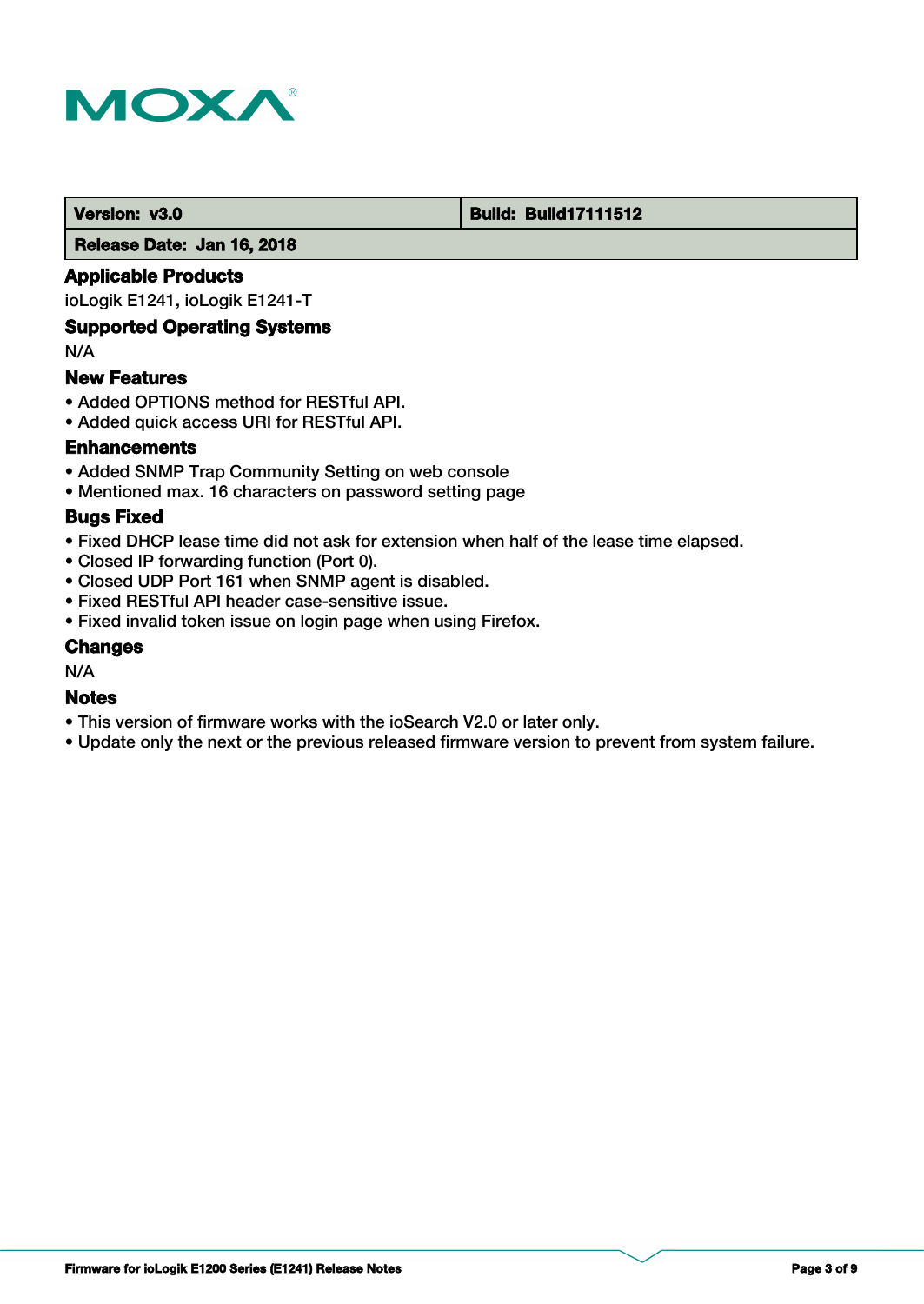

#### **Version: v2.5 Build: Build: Build16091211**

 **Release Date: N/A**

# **Applicable Products**

ioLogik E1241, ioLogik E1241-T

# **Supported Operating Systems**

N/A

# **New Features**

- Added AO 0-20 mA mode (only on hardware v1.0.2 and later).
- Added EtherNet/IP protocol.
- Added RESTful API.
- Added new registers for Modbus/TCP protocol.
- Added new OIDs of SNMP protocol.
- Modbus, EtherNet/IP, RESTful Services can be disabled (default: enable).
- Added sending heartbeat to 9500 port of MX-AOPC UA Server after heartbeat function is enabled.
- Increased password length from 8 to 16.
- Added checking special character function for preventing from Cross-Site Scripting.
- Changed sending password from GET to POST method.

# **Enhancements**

N/A

# **Bugs Fixed**

- Fixed file transfer with Chrome browser issue (e.g. firmware update, configuration import or export).
- Fixed wrong scaled value.

#### **Changes**

N/A

#### **Notes**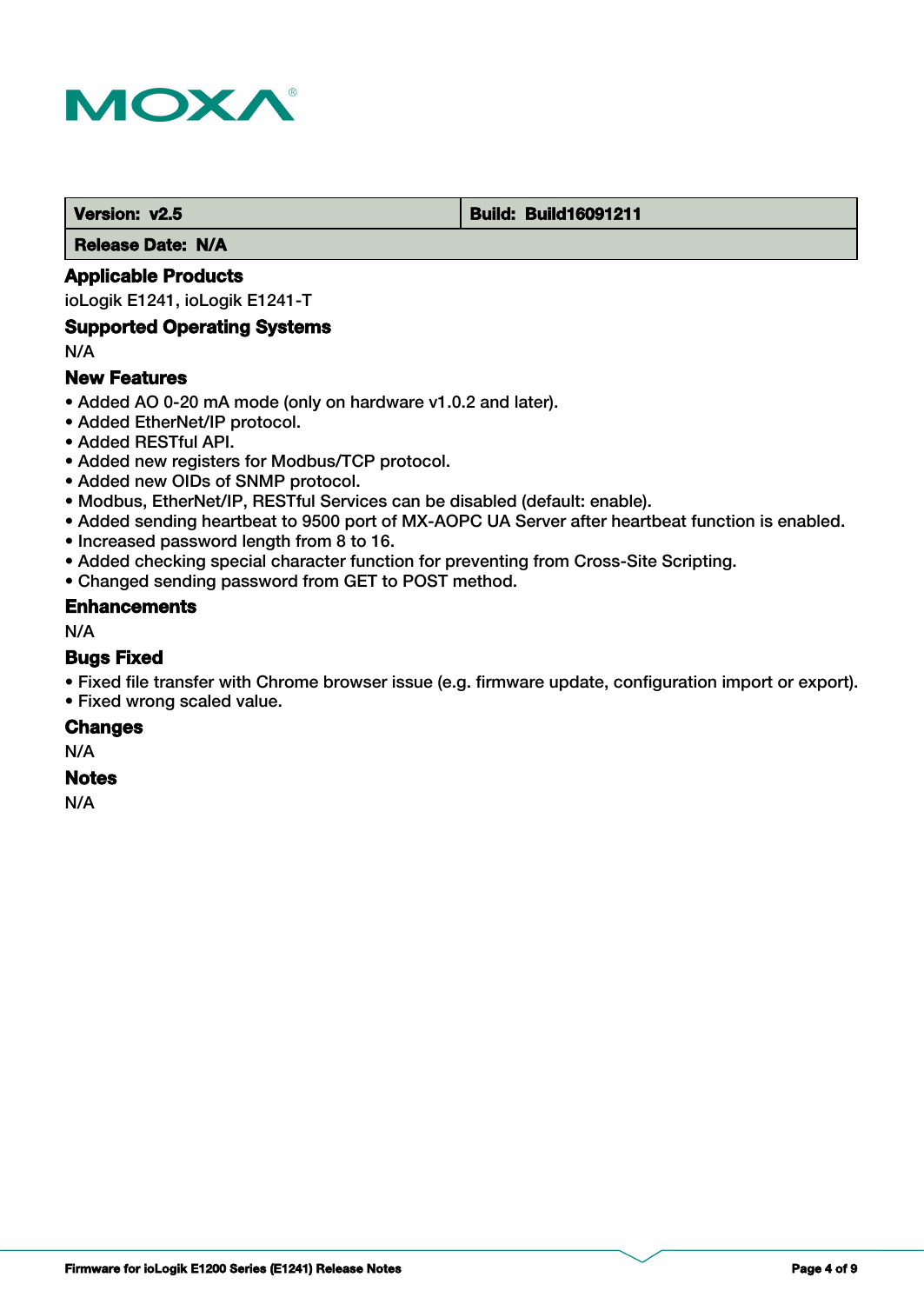

| Version: v2.4                                            | <b>Build: Build16053018</b> |
|----------------------------------------------------------|-----------------------------|
| <b>Release Date: N/A</b>                                 |                             |
| <b>Applicable Products</b>                               |                             |
| ioLogik E1241, ioLogik E1241-T                           |                             |
| <b>Supported Operating Systems</b>                       |                             |
| N/A                                                      |                             |
| <b>New Features</b>                                      |                             |
| . Improve protocol efficiency with ioLogik 2500 series . |                             |
| <b>Enhancements</b>                                      |                             |
| N/A                                                      |                             |
| <b>Bugs Fixed</b>                                        |                             |
| N/A                                                      |                             |
| <b>Changes</b>                                           |                             |
| N/A                                                      |                             |
| <b>Notes</b>                                             |                             |
| N/A                                                      |                             |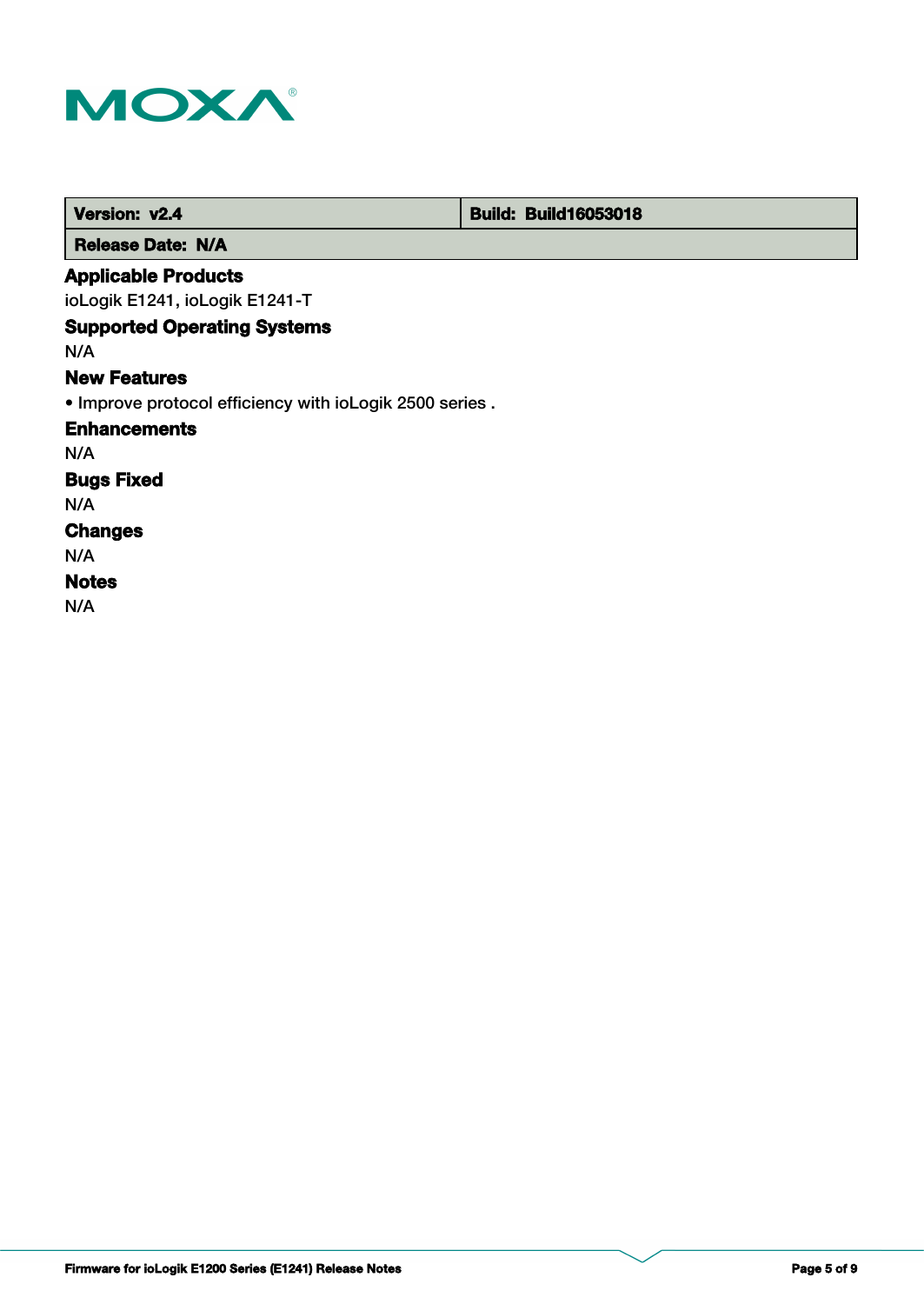

# **Version: v2.2 Build: Build14121211**

 **Release Date: N/A**

# **Applicable Products**

ioLogik E1241-T, ioLogik E1241

# **Supported Operating Systems**

N/A

# **New Features**

- Support ioLogik 2500 expansion mode.
- Support safe mode auto-clear function.
- Support scaling.

# **Enhancements**

N/A

# **Bugs Fixed**

• When the Heart beat Interval Time = 0, the P2P server will reconnect continuously.

• When the P2P client heartbeat is set to a value larger than 256, the time interval will be incorrect.

# **Changes**

N/A

# **Notes**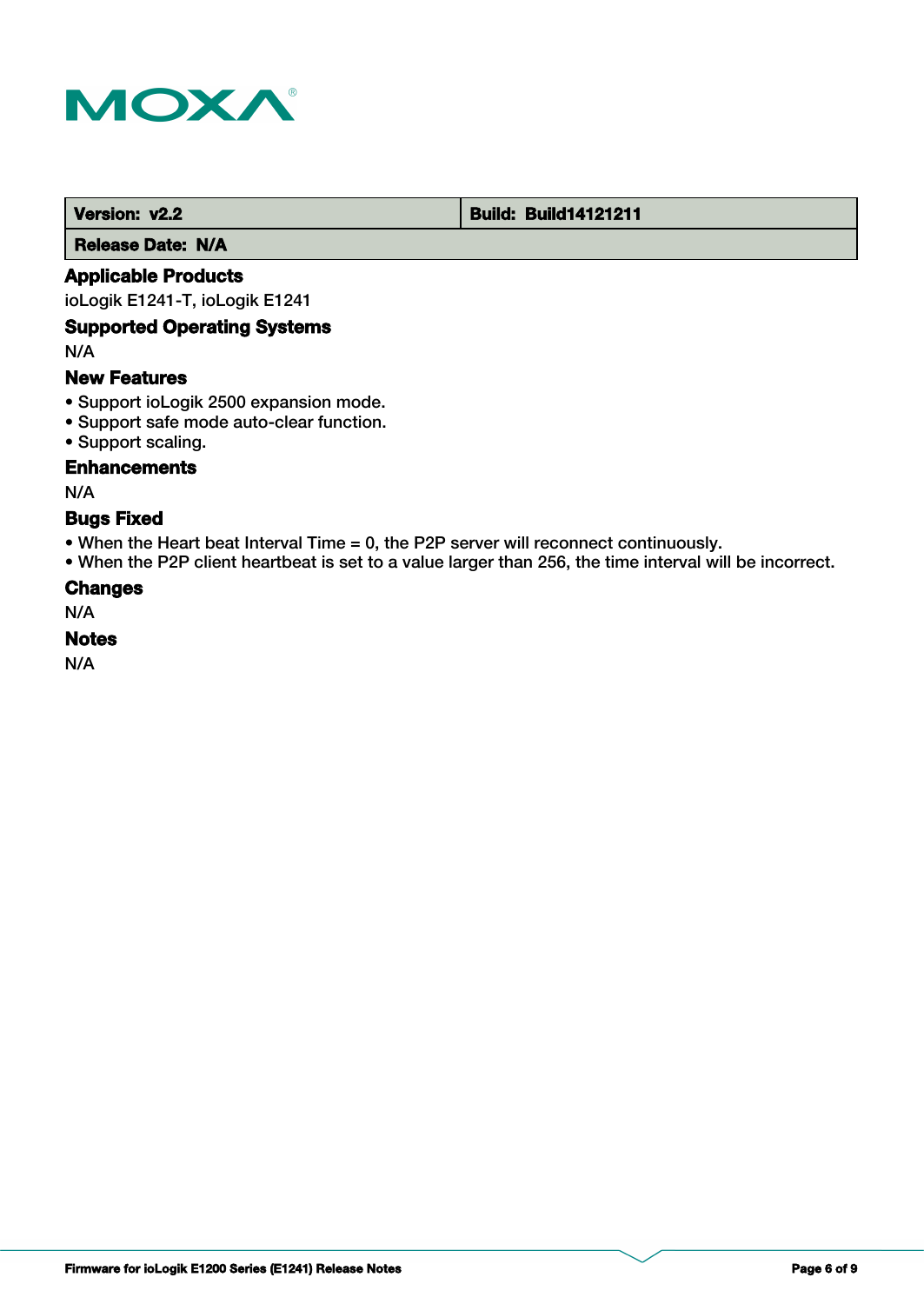

# **Version: v2.0 Build: Build13041515**

 **Release Date: N/A**

# **Applicable Products**

ioLogik E1241, ioLogik E1241-T

# **Supported Operating Systems**

N/A

# **New Features**

- Support SNMP protocol.
- Add P2P heartbeat function .

# **Enhancements**

N/A

# **Bugs Fixed**

N/A

# **Changes**

N/A

# **Notes**

- This version of firmware works with the ioSearch V1.5 or later only.
- Use web console when upgrading firmware from V1.0 to V1.10.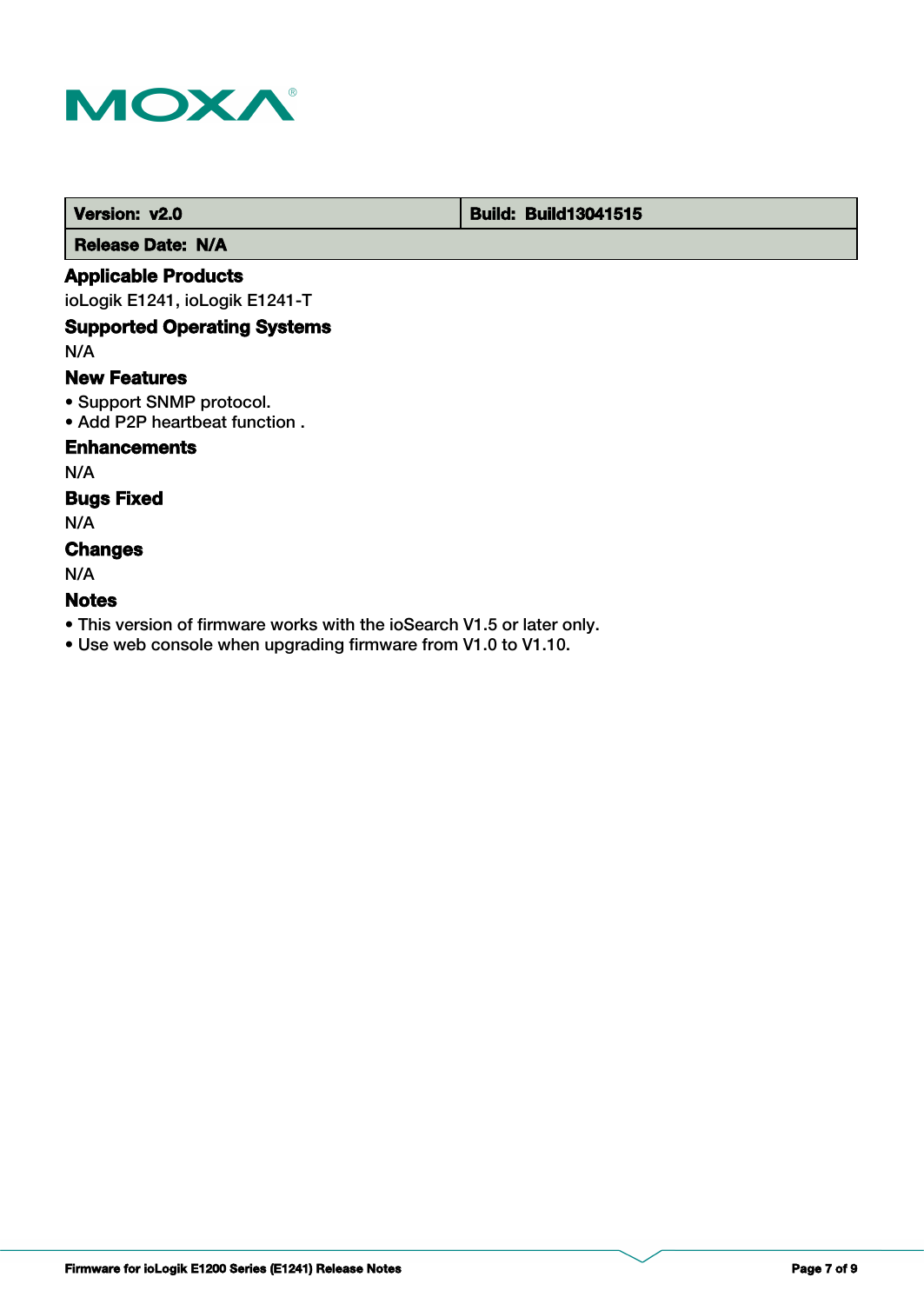

г

| Version: v1.9                                                     | <b>Build: Build11112413</b> |
|-------------------------------------------------------------------|-----------------------------|
| <b>Release Date: N/A</b>                                          |                             |
| <b>Applicable Products</b>                                        |                             |
| ioLogik E1241, ioLogik E1241-T                                    |                             |
| <b>Supported Operating Systems</b>                                |                             |
| N/A                                                               |                             |
| <b>New Features</b>                                               |                             |
| N/A                                                               |                             |
| <b>Enhancements</b>                                               |                             |
| • Ensured system to work properly after unstable power condition. |                             |
| <b>Bugs Fixed</b>                                                 |                             |
| N/A                                                               |                             |
| <b>Changes</b>                                                    |                             |
| N/A                                                               |                             |
| <b>Notes</b>                                                      |                             |
| N/A                                                               |                             |